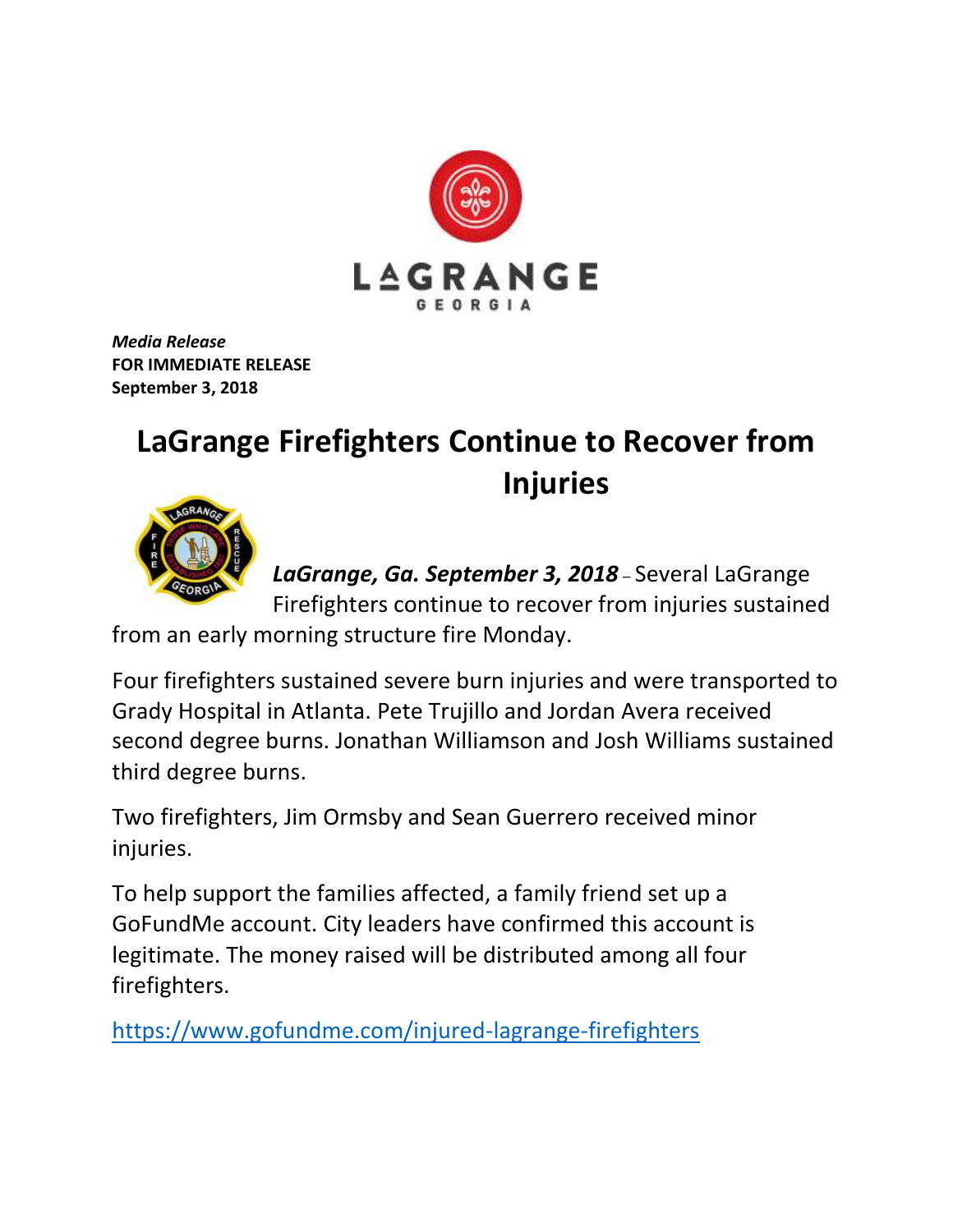Cards and donations can also be given to Dion Senn, the City of LaGrange Public Services Director at [dsenn@lagrangega.org](mailto:dsenn@lagrangega.org) or (706) 881-4563. Senn plans to take the cards and donations to the firefighters on Friday.

Monday September 3, 2018 at 2:50 am, LaGrange Fire Department responded to a structure fire at 305 Revis Street.

The family living in the home escaped unharmed. The Red Cross was on the scene assisting the family.

While inside the house, the fire flashed and the four firefighters Trujillo, Avera, Williamson, and Williams had to jump through the windows to escape the 1200 degree fire.

"As evidenced today, no amount of training and safety procedures can eliminate the ever present dangers confronted by our firefighters," said LaGrange Public Safety Chief Lou Dekmar.

"Our thoughts and prayers are with our injured firefighters and their families."



The City of LaGrange wants to thank the Atlanta Fire Department for their support. They visited the LaGrange firefighters at Grady Hospital in Atlanta.

"When I visited each of the firefighters in Atlanta I was amazed at the upbeat and positive attitudes of

*305 Revis Street*

these men and their families," said LaGrange City Manager Meg Kelsey.

"I urge you to keep the Avera, Williams, Williamson and Trujillo families in your prayers."

The origin and cause of the fire is currently under investigation.